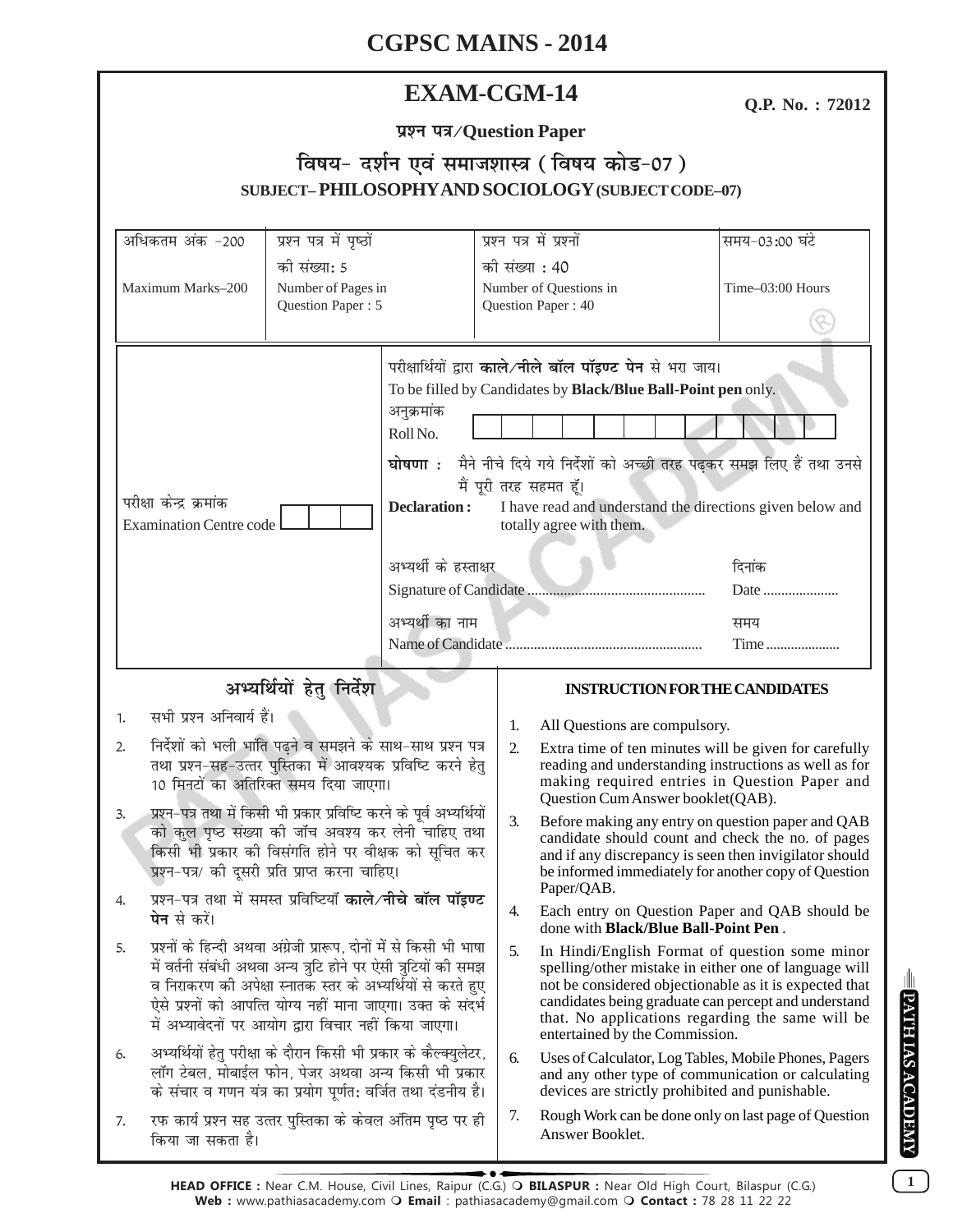### खण्ड-1 SECTION-1 (उत्तर की शब्द सीमा-30. अंक-02)

#### भाग -1

आस्तिक एवं नास्तिक दर्शने संप्रदायों से आप क्या समझते हैं ? 1.

What do you mean by philosophical traditions known as Astika and Nastika?

धर्म एवं दर्शन के बीच मुख्य अंतर क्या हैं ?  $\overline{2}$ 

What are the main differences between Religion and Philosophy?

योग की सम्यक् परिभाषा दीजिये।  $\overline{3}$ .

Give a proper definition of Yoga.

योग दर्शन के अनुसार 'यम' क्या हैं ?  $\overline{4}$ . What are the "Yamas" according to Yoga Philosophy?

#### भाग -2

समुदाय की अवधारणा स्पष्ट करो। 1.

Explain the concept of community.

- $\overline{2}$ प्रस्थिति और भूमिका के बीच अन्तर दर्शाएं। Distinguish between status and role.
- सामाजिक अन्त:क्रिया से आप क्या समझते हैं ? 3. What do you understand by social interaction?
- जाति एवं वर्ण में अन्तर बताइये।  $\overline{4}$

Differentiate between caste and varna.

#### भाग -3

छत्तीसगढ में शिकार और खाद्य–संकलन के साथ ही आदिम पद्भति से खेती करने वाले जनजातीय समृहों के नाम लिखिए।  $1.$ 

Write the names of tribal groups of Chhattisgarh who are practising primitive form of cultivation along with hunting and food gathering.

CADES

प्रबोधन का परिवार और प्रजनन का परिवार में विभेद कीजिए।  $\overline{2}$ 

Differentiate between family of origin and family of procreation.

छत्तीसगढ के खाद्य संग्राहक व शिकारी जनजातियों के नाम लिखिए तथा खाद्य संग्रहण परंपरा की विवेचना कीजिए।  $\overline{3}$ .

Write the names of hunter and food gatherer tribes of Chhattisgarh and discuss their gathering tradition.

अनुसूचित जाति से आप क्या समझते हैं ?  $\overline{4}$ .

What do you mean by scheduled caste?

 $\overline{2}$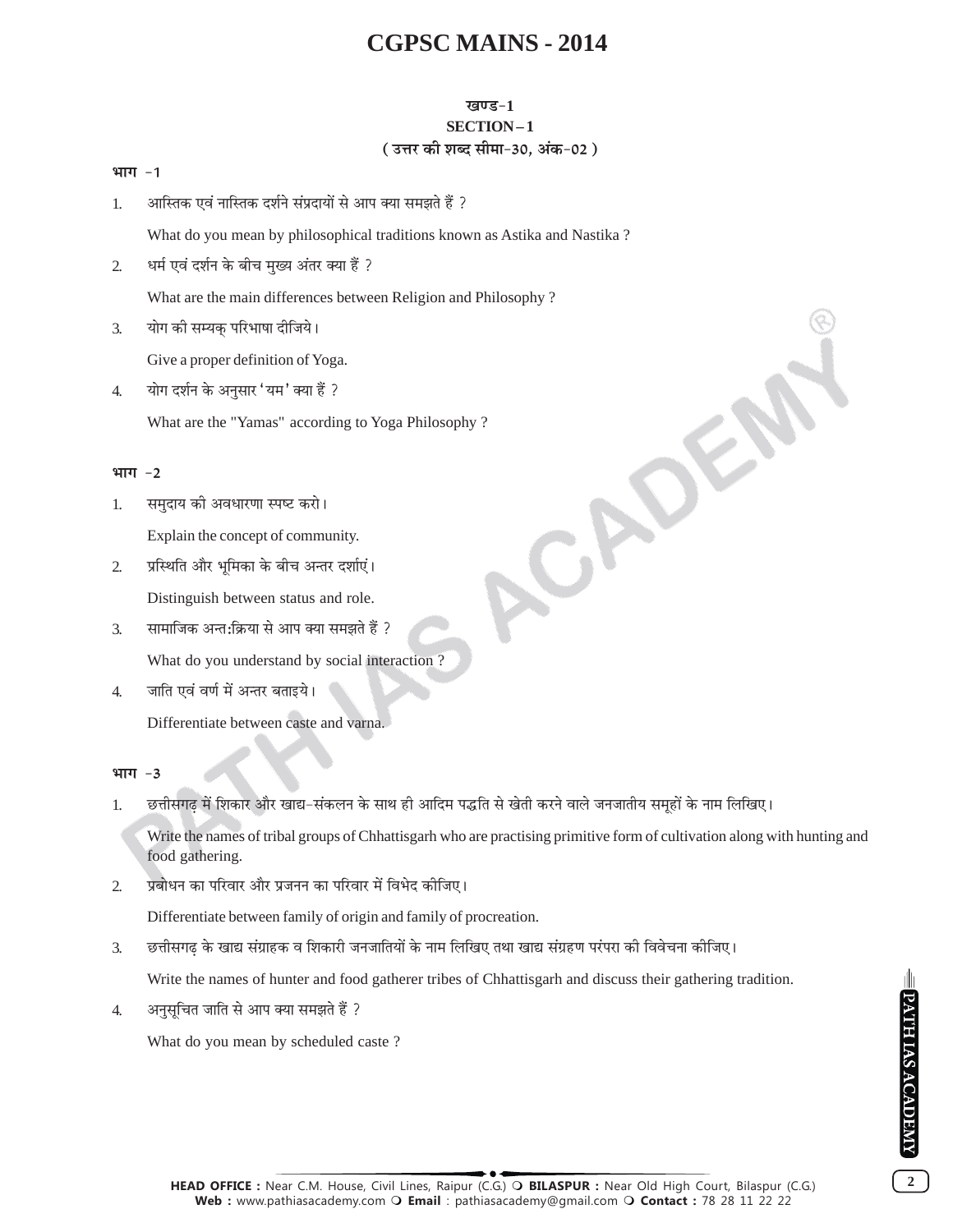#### भाग -4

1. 'फाग' से आप क्या समझते हैं ?

What do you understand by "Faag" ?

- 2. किसी एक छत्तीसगढी लोकगीत को लिखें। Write any folk song of Chhattisgarh.
- 3. 'गेंडी-नृत्य' के बारे में लिखें।

Write about "Gendi dance".

4. ङिलीसगढी लोकगीत 'ददरिया' का संक्षिप्त विवरण दें। Briefly describe Chhattisgarh folk song "Dadariya".

### भाग -5

1. छत्तीसगढ में मनाए जाने वाले 'खमरछठ' के बारे में आप क्या जानते हैं ?

What do you know about "Khamarchhath" celebrated in Chhattisgarh ?

- 2. छत्तीसगढ़ का रामगढ़ क्यों प्रसिद्ध है ? Why Ramgarh of Chhattisgarh is famous ?
- 3. मल्हार का क्या महत्व है ?

What is the significance of Malhar ?

4. परखौती मुक्तांगन पर संक्षिप्त चर्चा करें।

Briefly discuss on Purkhauti Muktangan.

### खण्ड-2 **SECTION – 2** ( उत्तर की शब्द सीमा-60, अंक-04 )

#### भाग -1

5. " भारतीय दर्शन केवल सिद्धांत नहीं बल्कि निदान भी है ''—व्याख्या कीजिये।

"Indian Philosophy is not mere a theory but therapy too"–Explain it.

 $6.$   $^{\prime}$  संस्कृति' की प्रमुख विशेषताओं को रेखांकित कीजिये।

Point out the main characteristics of 'culture'.

### भाग -2

5. पुरुषार्थ का समाजशास्त्रीय महत्व बतायें।

Describe the sociological importance of Purushartha.

6. सामाजिक परिवर्तन के प्रमुख चार कारकों की व्याख्या कीजिए।

Explain the main four factors of social change.

**3**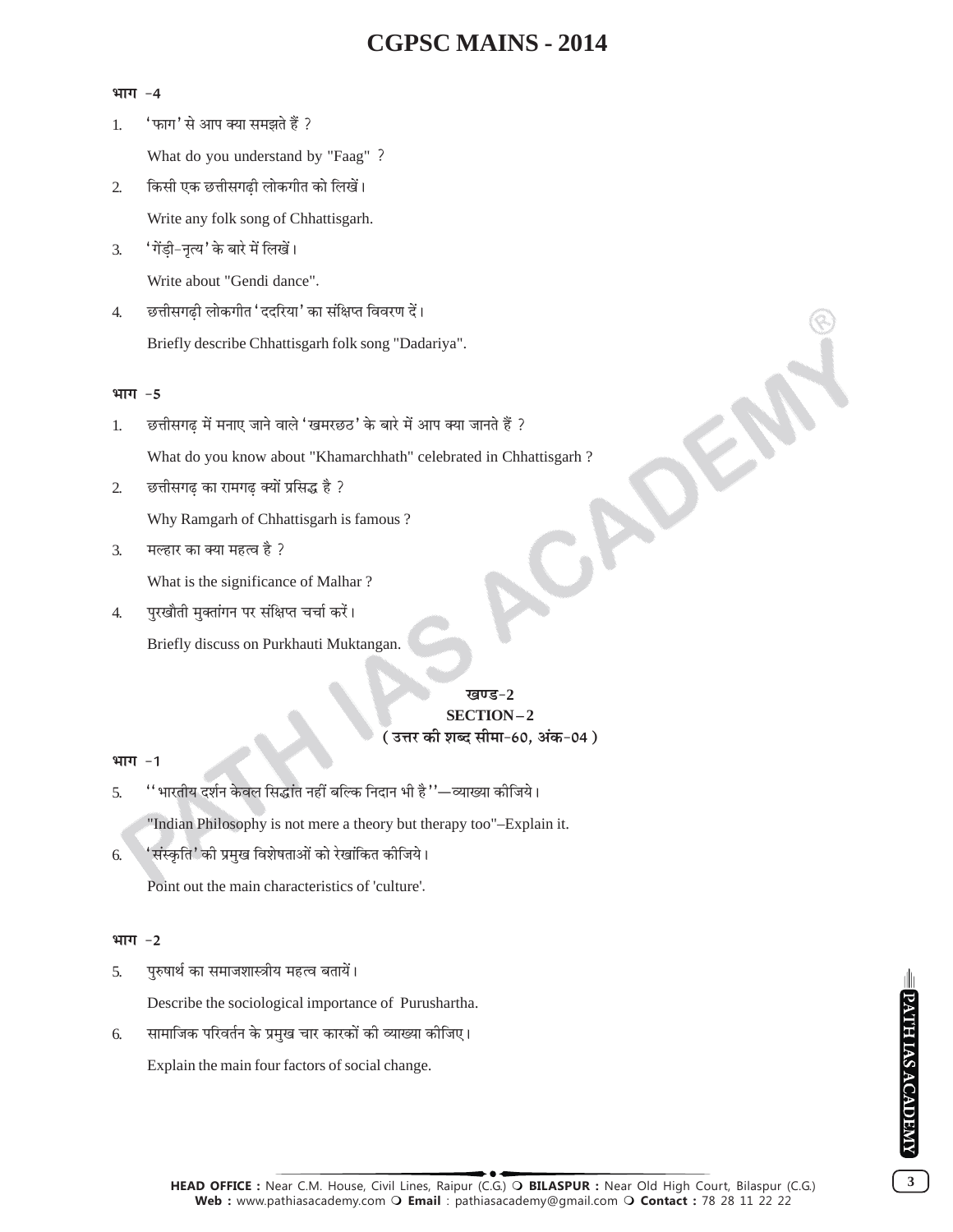#### भाग -3

- आदिवासी विकास के संदर्भ में शिल आओ कमिटी (Shilu Ao Committee) ने क्या सझाव दिए थे ?  $\overline{5}$ . What suggestions had given by the Shilu Ao Committee with reference to tribal development?
- धुरवा जनजाति में 'सैनिक नृत्य' का क्या महत्व है ? 6. What is the significance of "Sainik Dance" among the Dhurwa tribe?

#### भाग -4

'हरेली' त्योहार के बारे में लिखिए।  $\overline{5}$ .

Write about the "Hareli" festival.

दाउ रामचंद देशमख के छत्तीसगढी लोककला में अवदान की विवेचना कीजिए। 6.

Discuss the contribution of Dau Ramchand Deshmukh in Chhattisgarh folk art. OF

#### भाग -5

- 5. डोंगरगढ़ का धार्मिक एवं सामाजिक महत्व लिखिए। Write religious and social importance of Dongargarh.
- छत्तीसगढ में 'बाँस–गीत' गायन की परंपरा का विवरण दीजिए। 6.

Describe the "Baans-Geet" singing tradition in Chhattisgarh.

### खण्ड-3 **SECTION-3** (उत्तर की शब्द सीमा-100, अंक-08)

#### भाग $-1$

योग दर्शन के अनुसार 'चित्त-भूमियों' की व्याख्या कीजिये। 7.

Explain "Chitta-bhumies" according to Yoga Philosophy.

#### भाग -2

अनुसूची क्या है ? प्रश्नावली और अनुसूची के बीच अन्तर स्पष्ट करें। 7. What is schedule? Distinguish between questionnaire and schedule.

#### भाग -3

'टोटमवाद' की व्याख्या कीजिए। 7.

Explain "Totemism".

#### भाग -4

छत्तीसगढ में 'तीजा' पर्व कैसे मनाया जाता है ?  $7<sub>1</sub>$ 

How "Teeja" festival is celebrated in Chhattisgarh?

 $\overline{\mathbf{4}}$